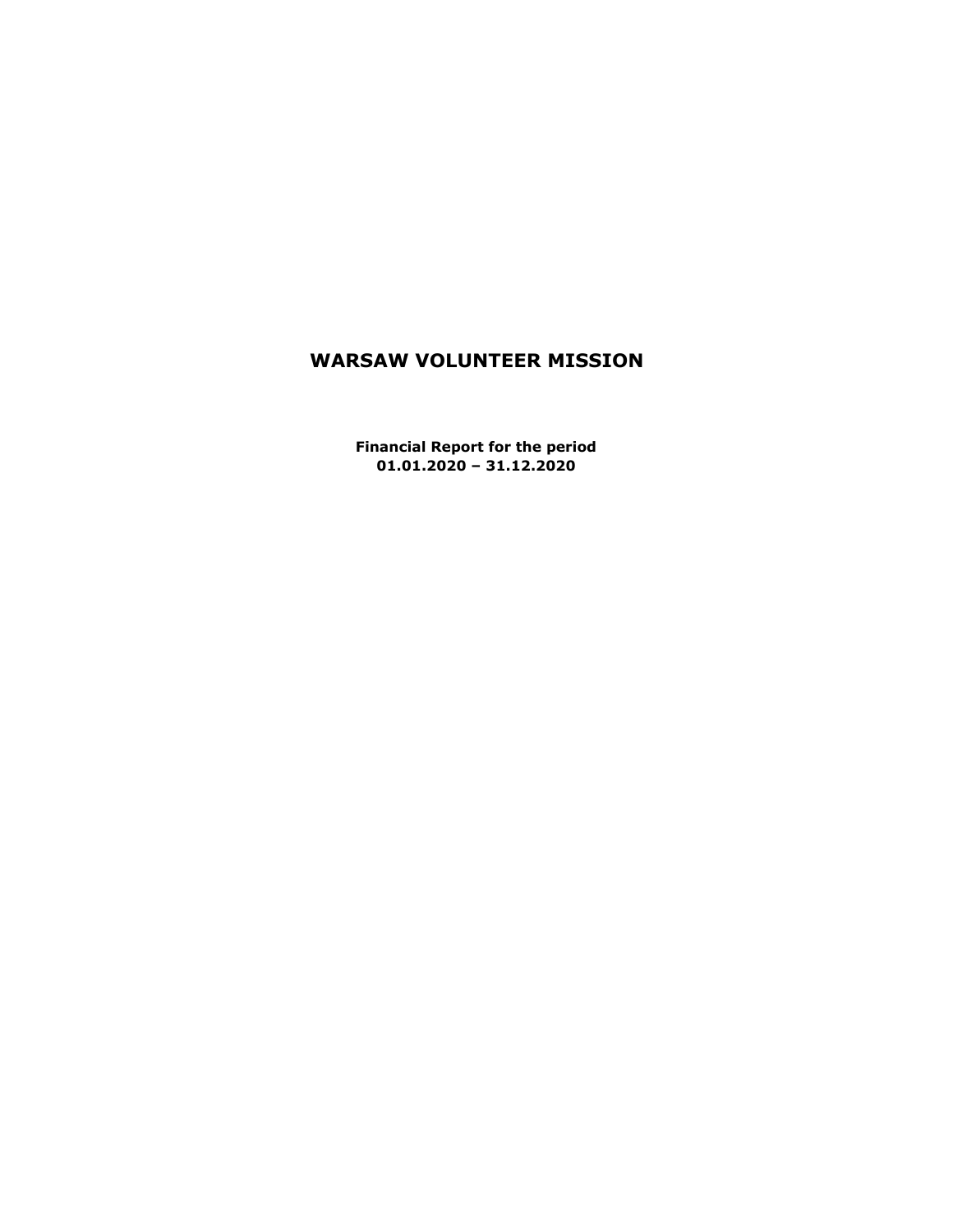## **Introduction to the Financial Statements**

## **1. Information about the Foundation**

**Name:** Warsaw Volunteer Mission **Office:** ul. Elizy Orzeszkowej 39, 05-500 Piaseczno

## **Tax Identification Number (NIP):**

522-274-88-59

## **KRS registration number:**

0000220615

The entry was issued by the District Court in Warsaw - XIV Division of the National Court Register on 29 October 2004.

- **2. Indication of the duration of the Foundation, if limited:**
	- n/a

## **3. Period covered by the financial statements:**

 $1<sup>st</sup>$  of January 2020 – 31 $<sup>st</sup>$  of December 2020</sup>

## **4. Assumption of the Foundation's continued activity:**

The financial report has been drawn up with the assumption of the Foundation's ongoing activity. We are not aware of any circumstances that would indicate a threat to this.

## **5. Accounting Policy**

## **The methods used to value assets and liabilities (as well as depreciation):**

## **a) Material Fixed Assets and Intangible Assets**

Material fixed assets and non-material assets are valued at the cost of purchase, decreased by accumulated amortization and any impairment.

The purchase price of the asset is increased by the cost of improvements, consisting of the reconstruction, modernization, and expansion, causing the value in use of the asset at the end of improvements to exceed the value when purchased.

When destined for cancellation, withdrawal from usage, or other reasons that cause impairment of the material fixed asset or intangible asset, they are revaluated and the decrease in value is recorded in other operating expenses.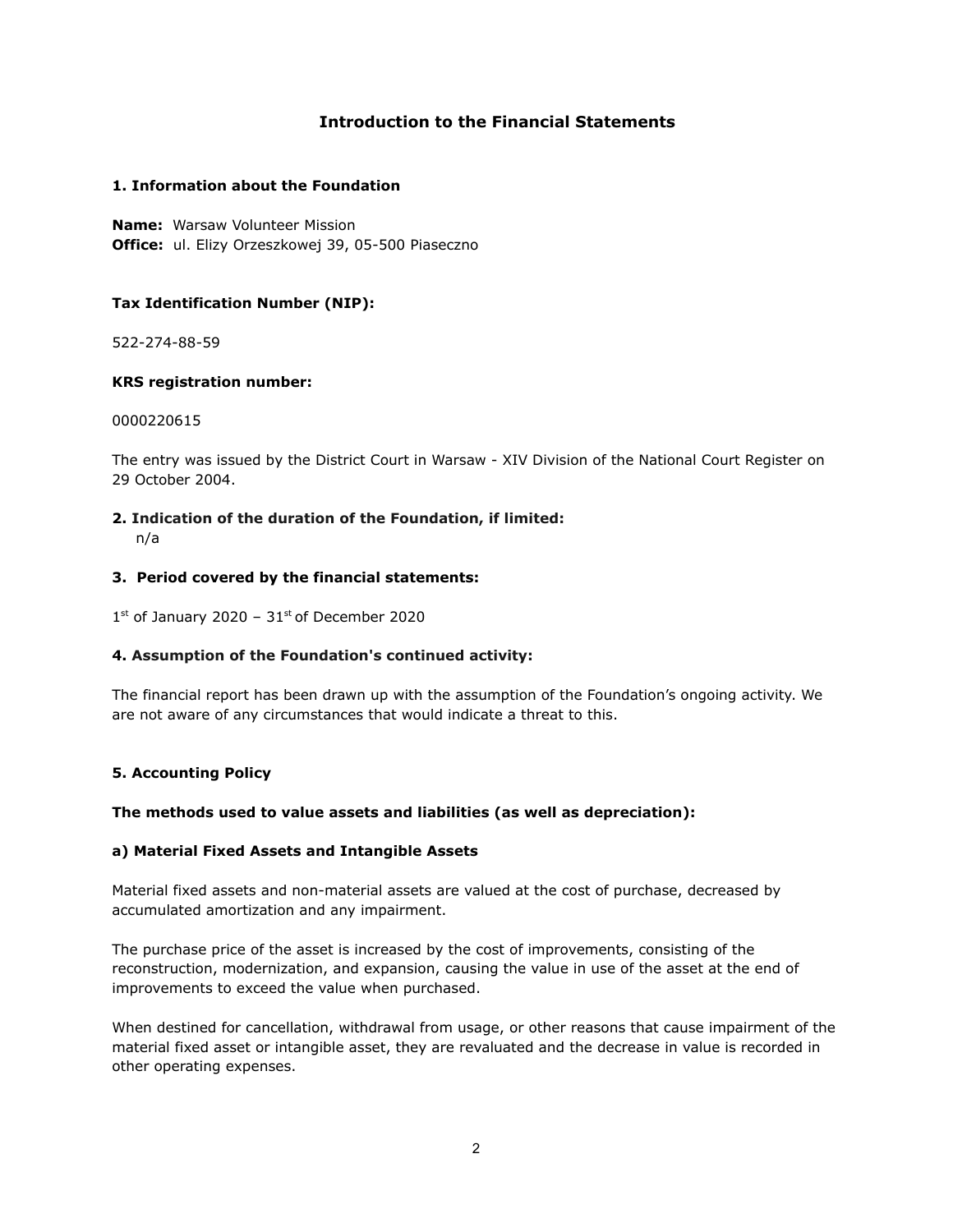Depreciation is calculated using the straight-line method. In determining the depreciation period and the annual depreciation rate, the period of economic usefulness of the tangible and intangible assets is taken into account. The appropriateness of the periods and amortization rates are periodically reviewed.

The Foundation applies depreciation rates in accordance with the Legal Entity Income Tax law. Assets with an initial value below PLN 10.000 (ten thousand) are once written off as an expense in the month of use.

Assets under construction are valued at the total costs directly attributable to the acquisition, net of write-offs for impairment.

Assets under construction are not depreciated until they are completed and put into use.

## **b) Investments**

Investments include assets acquired to achieve economic benefits arising from the increase in the value of these assets, obtaining interest income from them, dividends (shares in profits) or other benefits, including from commercial transactions, and in particular financial assets, as well as the properties and intangible assets that are not used by the Foundation, but were acquired in order to achieve these benefits.

## **c) Receivables**

Receivables are valued according to the amount of the due payment.

## **d) Inventory of Material Current Assets**

The value of inventories is determined based on the purchase price, while decreases are measured using the first in, first out method.

#### **e) Cash and Cash Equivalents**

Cash in the bank and in hand is recorded at the nominal value.

#### **f) Prepayments**

Prepayments are made for costs relating to future reporting periods.

```
Accrued expenses – n/a
```
## **g) Equity**

The statutory fund is disclosed in the amount specified in the contract and the court register. Declared, but unpaid capital contributions are recognized as outstanding share capital contributions.

#### **h) Provisions for liabilities**

The Foundation does not make any provisions.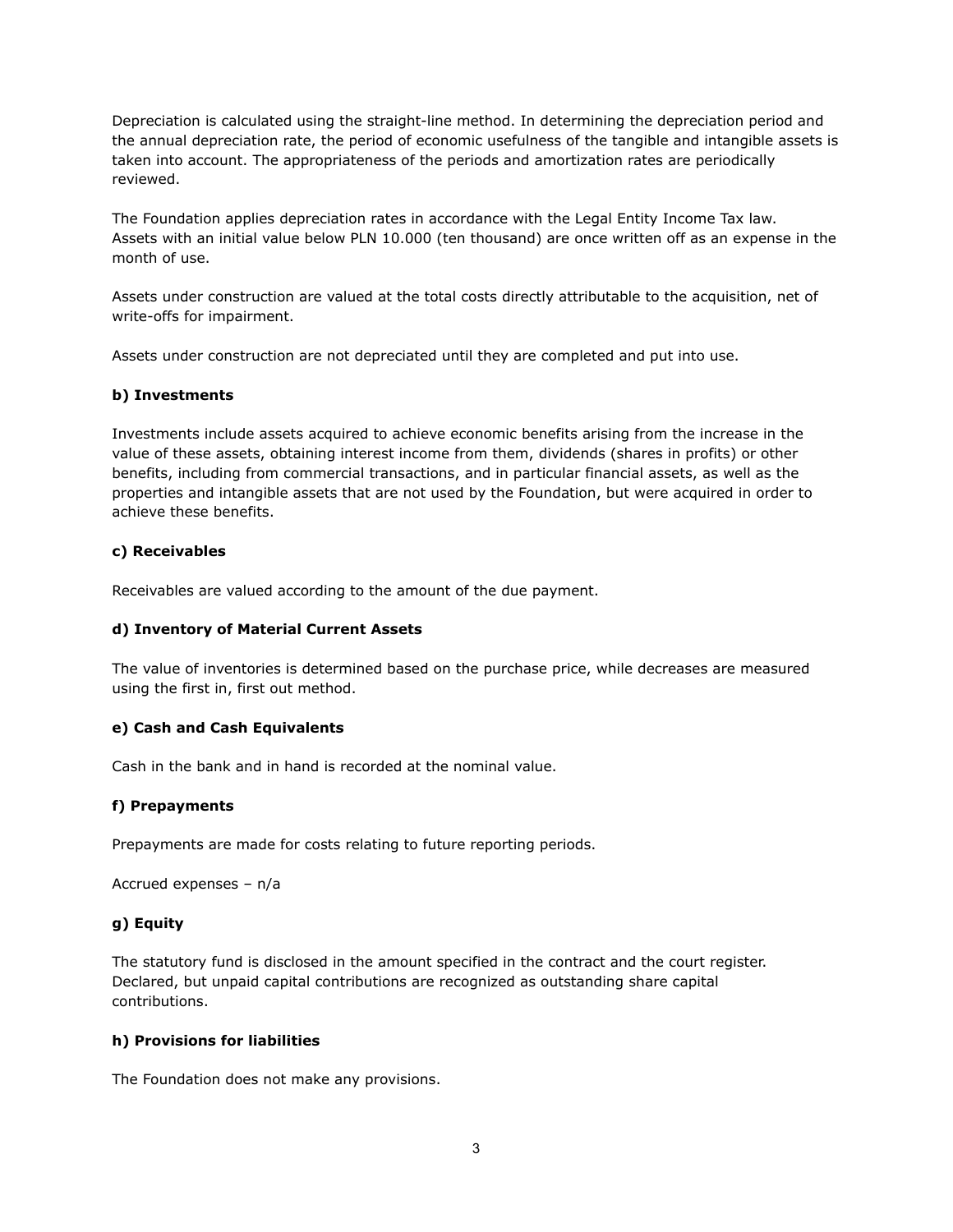## **i) Liabilities**

Liabilities are recorded according to the amount of the due payment.

### **Determining the financial result:**

The financial result is determined, taking into account the identification of types of activity specified in the Act on public benefit activity and volunteering.

#### **The Basis of Drawing up the Financial Statements:**

The financial statements were prepared in accordance with the Accounting Act from the 29th of September 1994 (Journal of Laws from 2016 Pos.1047, as amended), hereinafter referred to as "the Act".

The Foundation keeps records of expenses according to type and function, and prepares the profit and loss account in the calculation variant.

The figures in the financial report are presented in Polish złoty.

The report has been drawn up in accordance with the attachment nr 6 to the Accounting Act, using the following simplifications;

a) The Foundation resigns from keeping the precautionary principle in the valuation of assets and liabilities

- b) The Foundation does not prepare a statement of changes in equity
- c) The Foundation does not prepare a cash flow statement
- d) The Foundation resigns from presenting calculations of income tax

## **This financial report consists of the following data:**

- From the current year: 1 January 2020 31 December 2020
- Comparative data: 1 January 2019 31 December 2019

## **6. Additional Information**

#### **Management Board Members**

In the fiscal year the members of the Management Board were:

- Kristina Rose Murphy Chairman of the Management Board (08.04.2020 31.12.2020)
- Kristina Rose Murphy Member of the Management Board (01.01.2020-07.04.2020)
- Linda Joy Murphy Member of the Management Board (01.01.2020 31.12.2020)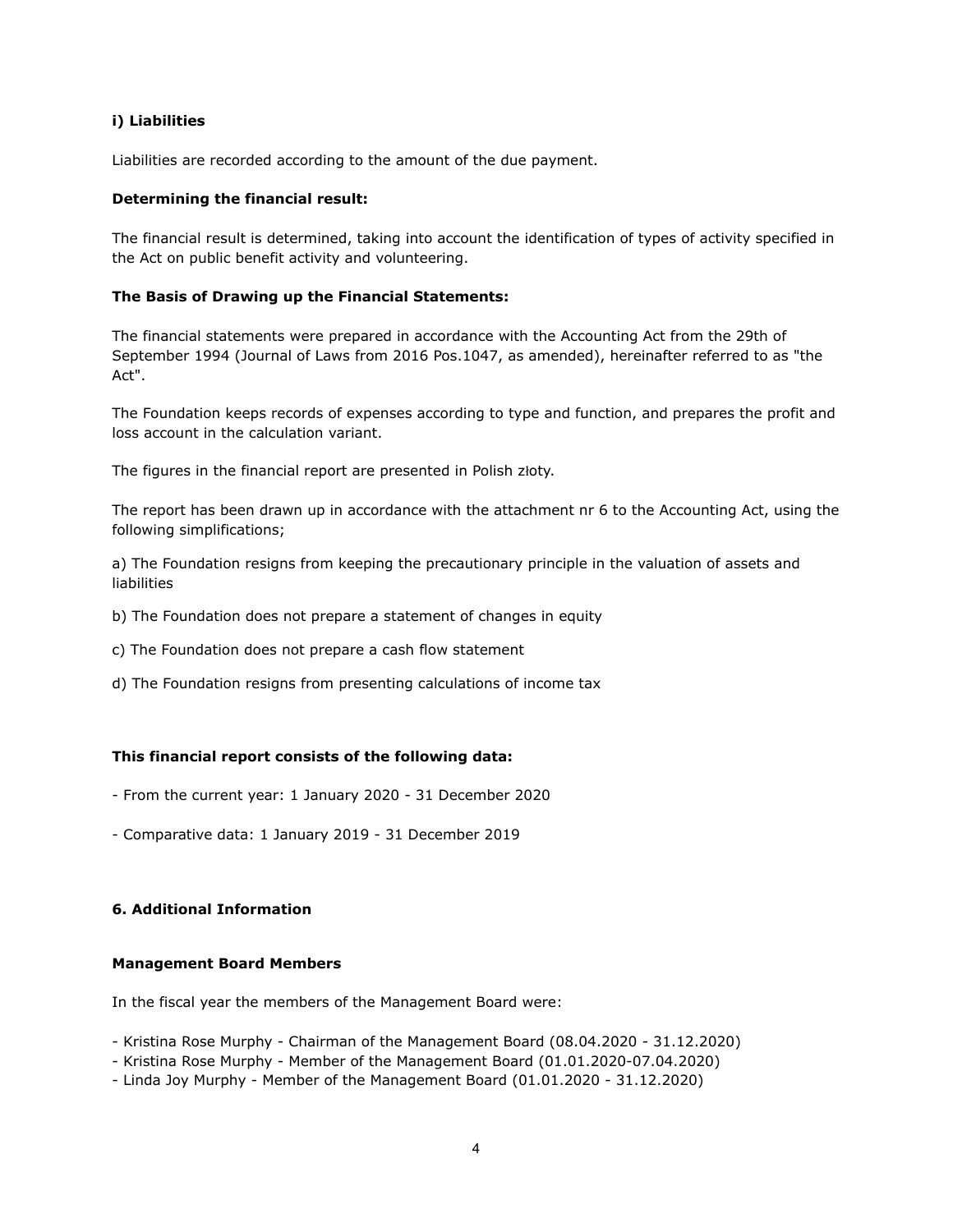## **Balance Sheet**

## **Assets**

| In PLN                                | 31.12.2020    | 31.12.2019   |
|---------------------------------------|---------------|--------------|
| A. Fixed assets                       | 585 237,68    | 585 237,68   |
| Intangible Assets<br>Ι.               | 0,00          | 0,00         |
| II. Tangible fixed assets             | 585 237,68    | 585 237,68   |
| III. Long-term receivables            | 0,00          | 0,00         |
| IV. Long-term investments             | 0,00          | 0,00         |
| Long-term prepayments<br>V.           | 0,00          | 0,00         |
| <b>B. Current assets</b>              | 678 657,42    | 527 875,85   |
| Inventory<br>I.                       | 0,00          | 0,00         |
| II. Short-term receivables            | 0,00          | 0,00         |
| III. Short-term investments           | 676 292,69    | 526 708,88   |
| IV. Short-term prepayments            | 2 3 6 4 , 7 3 | 1 166,97     |
| C. Due payments to the statutory fund | 0,00          | 0,00         |
| <b>Total Assets</b>                   | 1 263 895,10  | 1 113 113,53 |

## **Liabilities**

| In PLN                                               | 31.12.2020   | 31.12.2019    |
|------------------------------------------------------|--------------|---------------|
| A. Own funds                                         | 1 254 602,41 | 1 109 659,07  |
| <b>Statutory Fund</b><br>Ι.                          | 1 000,00     | 1 000,00      |
| Other Funds<br>Н.                                    | 0,00         | 0,00          |
| III. Profit (loss) from previous years               | 1 108 659,07 | 770 878,30    |
| IV. Net profit (loss)                                | 144 943,34   | 337 780,77    |
| <b>B. Liabilities and provisions for liabilities</b> | 9 29 2,69    | 3 4 5 4 , 4 6 |
| Provisions for liabilities<br>Ι.                     | 0,00         | 0,00          |
| II. Long-term liabilities                            | 0,00         | 0,00          |
| III. Short-term liabilities                          | 9 292,69     | 3 454,46      |
| IV. Prepayments                                      | 0,00         | 0,00          |
| <b>Total Liabilities</b>                             | 1 263 895,10 | 1 113 113,53  |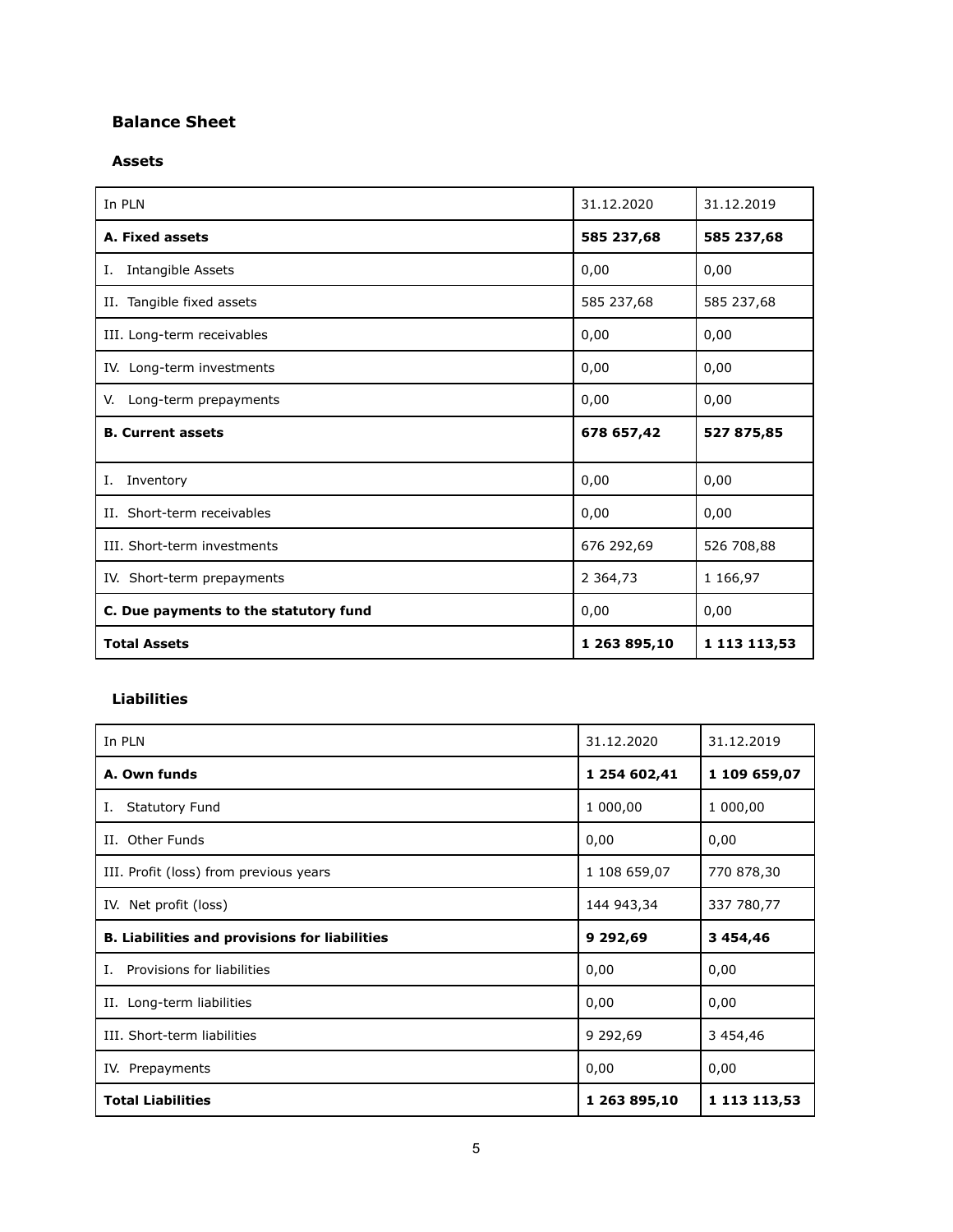## **Profit and Loss Account**

| In PLN                                             | Year ended on 31st<br>of December 2020 | Year ended on 31st of<br>December 2019 |
|----------------------------------------------------|----------------------------------------|----------------------------------------|
| A. Income from statutory activity                  | 506 870,23                             | 646 889,28                             |
| I. Income from unpaid public benefit activity      | 0,00                                   | 0,00                                   |
| II. Income from paid public benefit activity       | 0,00                                   | 0,00                                   |
| III. Income from other statutory activity          | 506 870,23                             | 646 889,28                             |
| <b>B.</b> Costs of statutory activity              | 299 870,83                             | 253 518,95                             |
| Costs from unpaid public benefit activity<br>Ι.    | 0,00                                   | 0,00                                   |
| II. Costs from paid public benefit activity        | 0,00                                   | 0,00                                   |
| III. Costs from other statutory activity           | 299 870,83                             | 253 518,95                             |
| C. Profit (loss) from statutory activity (A-B)     | 206 999,40                             | 393 370,33                             |
| D. Income from business activity                   | 0,00                                   | 0,00                                   |
| E. Costs from business activity                    | 0,00                                   | 0,00                                   |
| F. Profit (loss) from business activity (D-E)      | 0,00                                   | 0,00                                   |
| G. General administrative costs                    | 62 067,52                              | 55 587,86                              |
| H. Profit (loss) from operating activities (C+F-G) | 144 931,88                             | 337 782,47                             |
| I. Other operating income                          | 13,00                                  | 0,00                                   |
| J. Other operating costs                           | 0,00                                   | 1,70                                   |
| <b>K.</b> Financial income                         | 0,00                                   | 0,00                                   |
| L. Financial costs                                 | 1,54                                   | 0,00                                   |
| M. Gross profit (loss) (H+I-J+K-L)                 | 144 943,34                             | 337 780,77                             |
| N. Income Tax                                      | 0,00                                   | 0,00                                   |
| O. Net profit (loss) (M-N)                         | 144 943,34                             | 337 780,77                             |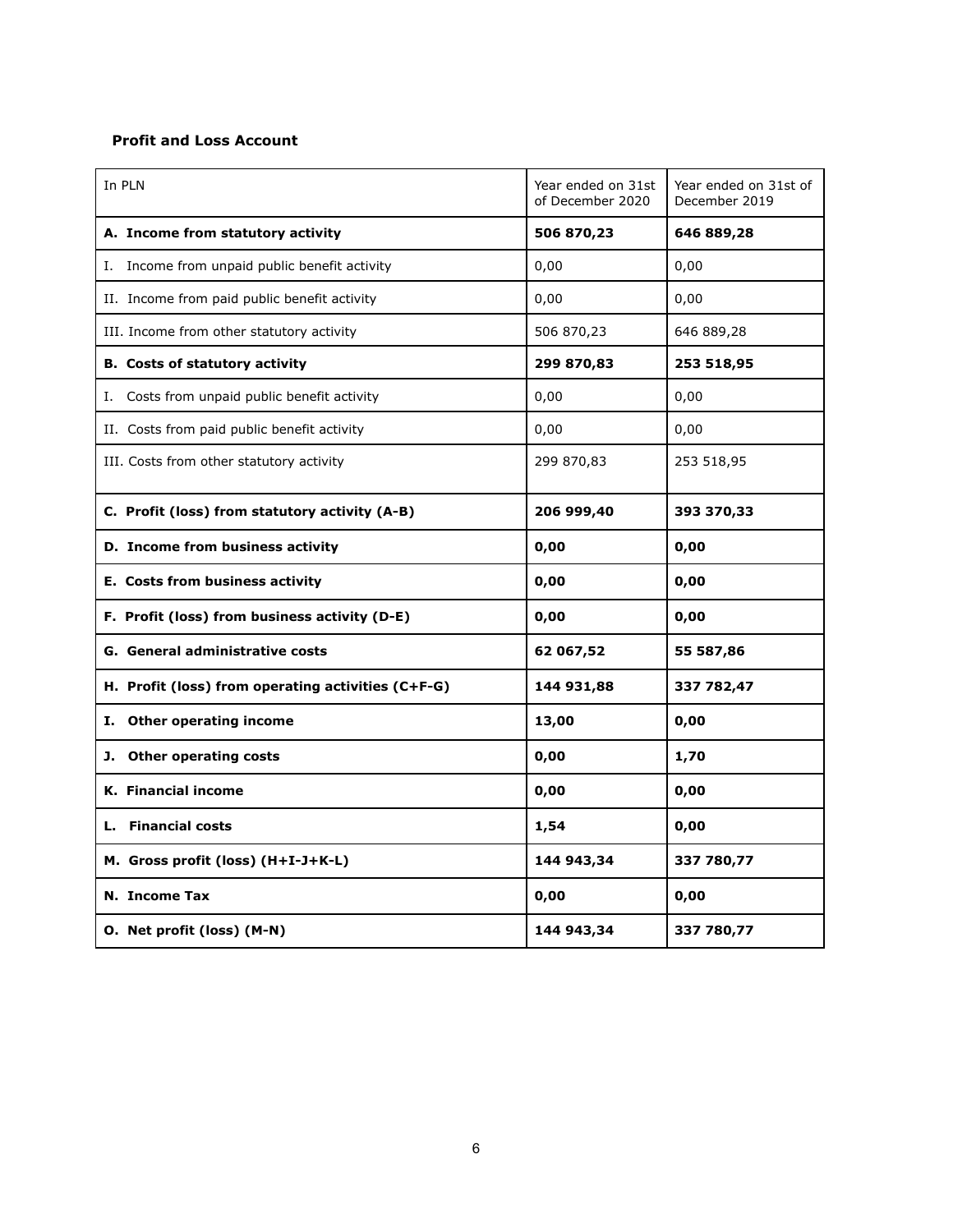## **Additional Information**

## **a) The amount of any financial liabilities, including debts from financial instruments, guarantees and sureties or contingent liabilities, not included in the balance sheet.**

The Foundation has no financial liabilities, including debts from financial instruments, guarantees and sureties or contingent liabilities, not included in the balance sheet.

## **b) The amount of advances and loans granted to the members of the bodies of administration, management and supervision.**

The Foundation did not give advances or loans to the members of the above mentioned bodies.

## **c) Supplementary Data about Assets and Liabilities**

The material fixed assets in 2020 mainly consist of two plots of land in Józefosław, purchased by the Foundation in 2019. The goal is to construct a building on the land, which will include: the Foundation's office; a storage for long lasting food products, clothing, and other material goods; consultation rooms for meeting with WVM beneficiaries; rooms for other statutory purposes.

Regarding the current assets, the short-term investments consist of funds on the Foundation's bank accounts and cash.

The short-term liabilities consist of payments that will need to be made in the next year for received services, ZUS insurance, and PIT-4 tax.

## **d) Information about the structure of income and its sources.**

1. Income from unpaid statutory activity in 2020

| - Grants                                        | 0,00       |
|-------------------------------------------------|------------|
| - Membership fees                               | 0.00       |
| - Donations from individuals                    | 219 430,19 |
| - Donations from legal entities                 | 135 213,45 |
| - Income from 1% (income tax donations)         | 31 523,00  |
| - Material donations (food products & masks)    | 97 203,59  |
| - Cash donations related to annual Charity Ball | 23 500,00  |
| - Total                                         | 506 870,23 |

## **e) Information about the structure of costs.**

1. Costs of unpaid statutory activity in 2020

| - costs of grants                   | 0.00       |
|-------------------------------------|------------|
| - costs financed by membership fees | 0.00       |
| - costs financed by donations       | 299 870.83 |
| - Total                             | 299 870.83 |

## **f) Data on sources of increase and the method of using the statutory fund**